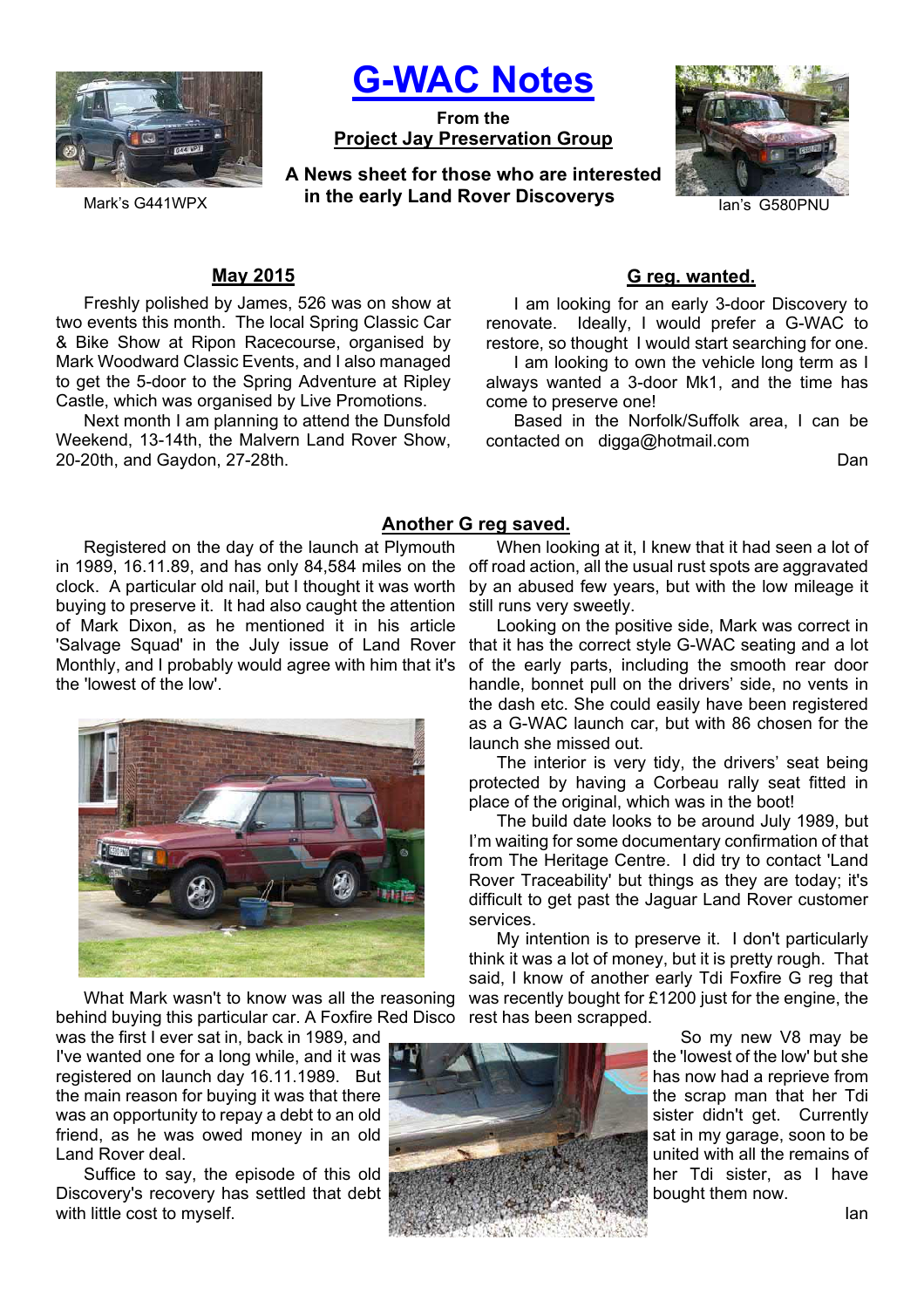## **Ripon Spring Classic Car & Bike Show, 3rd May**

Our first Classic Car show this year was only four miles away at the Ripon Racecourse, a good site with firm ground to take the wheels of hundreds of cars.

When all the different classes had been judged, they were assembled in the arena to be judged for 'Best in Show'. At this stage it is customary for some audience participation as the commentator works his way down the line of exhibits and asks the visitors to



shout or applause, to show their appreciation for each class winner.

The pick-up parked at the side of 526 received a good response from the crowd, but rather embarrassingly there was complete silence when it came to 526 to receive a response. It was obvious that there were no members of the Discovery Owners Club in the crowd.

The eventual winner was a very fine example of a bright yellow Ford Cortina convertible.

Although the day started out with light rain, it soon cleared, and the judge for the day started his day judging the sports car class then moving on through the saloons, the kit cars etc, and onto the age related exhibits.

526 was entered in the 1980s class but somehow was judged with the 4x4s. It was fortunate that there were no Jensen FFs, Audi Quatros or Ford Cosworths to be judged, as 526 was deemed to be the 'Best 4x4 in Class' and received a plaque.





We had a very pleasant day in the sun, and distributed many back issues of the Discovery Owners Club magazine, Discourse.

The next classic car meet will be at Corbridge, Northumberland, at the MG Car club's Classic Vehicle Show on 5th July.

I would like to show the pre-pro 5-door G513DHP at Corbridge, so perhaps I can arrange for someone to take 526 for me.

Roy.

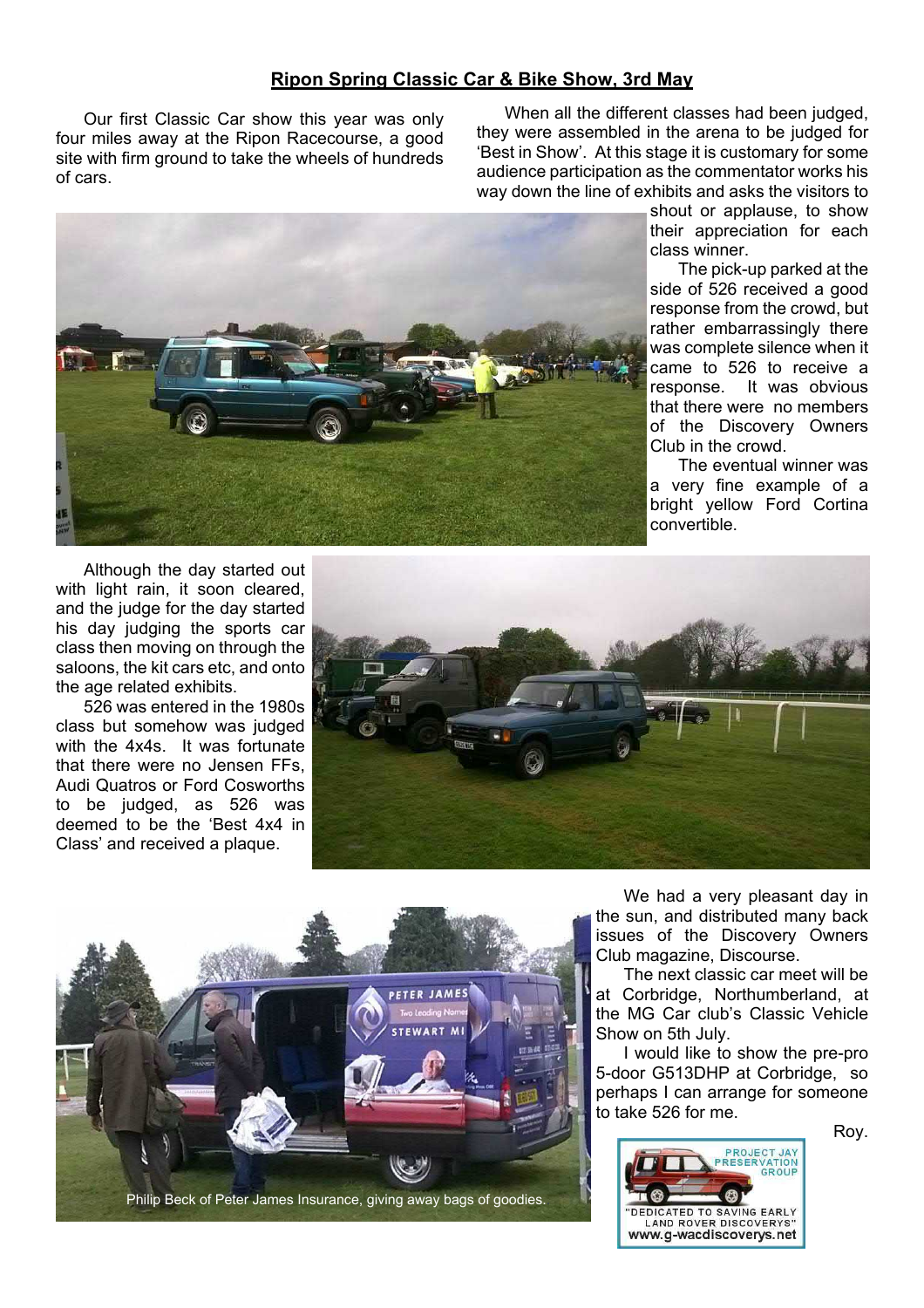# **Spring Adventure Show. Ripley Castle 23-24th May**

This was our first attempt at showing to the Land Rover fraternity our efforts to keep a few early Discoverys alive. Our thanks go to the Discovery Owners Club for their help with the location of the stand. Stephen organised a pitch next to the DOC. Richard arranged for their Coleman Event Shelter to be available in case of bad weather, and loaned his trailer to Jack for him to bring 465 to the show as 'work in progress'. Many thanks DOC.



It was fortunate that the weather was kind to us, as the land at Ripley Castle is very soft and would be a disaster in bad weather. I recall the cancellation of a Classic Car Show there one Sunday, because the ground had turned into a quagmire on the Saturday evening of the set-up, and the traders had to be towed off the site the following morning.

We filled the allocation of five spaces with Jacks 465 and his trusty V8 tug, G374UYR, James's 534, my 526 and the pre-pro 5-door G513DHP.

465 in its current state as a shell on wheels is a great crowd puller, giving owners of rusty Discoverys the incentive to repair them to a good standard and make them fit for another 25 years. One visitor was contemplating restoring his 1994 D1, but is now looking for a 1989 model.



The show organisers gave us time in the arena to tell the visitors about the aims our group, about the number of launch G-WACs that we have located and to ask them to look out for any G-WAC registered Discoverys.

We have asked Live Promotions for stand space at the Billing Land Rover Fest, 31st July – 2nd August, so finger crossed I will be there with 526, and Chris will be showing 601. There is just the problem of getting the pre pro there, but more about that later.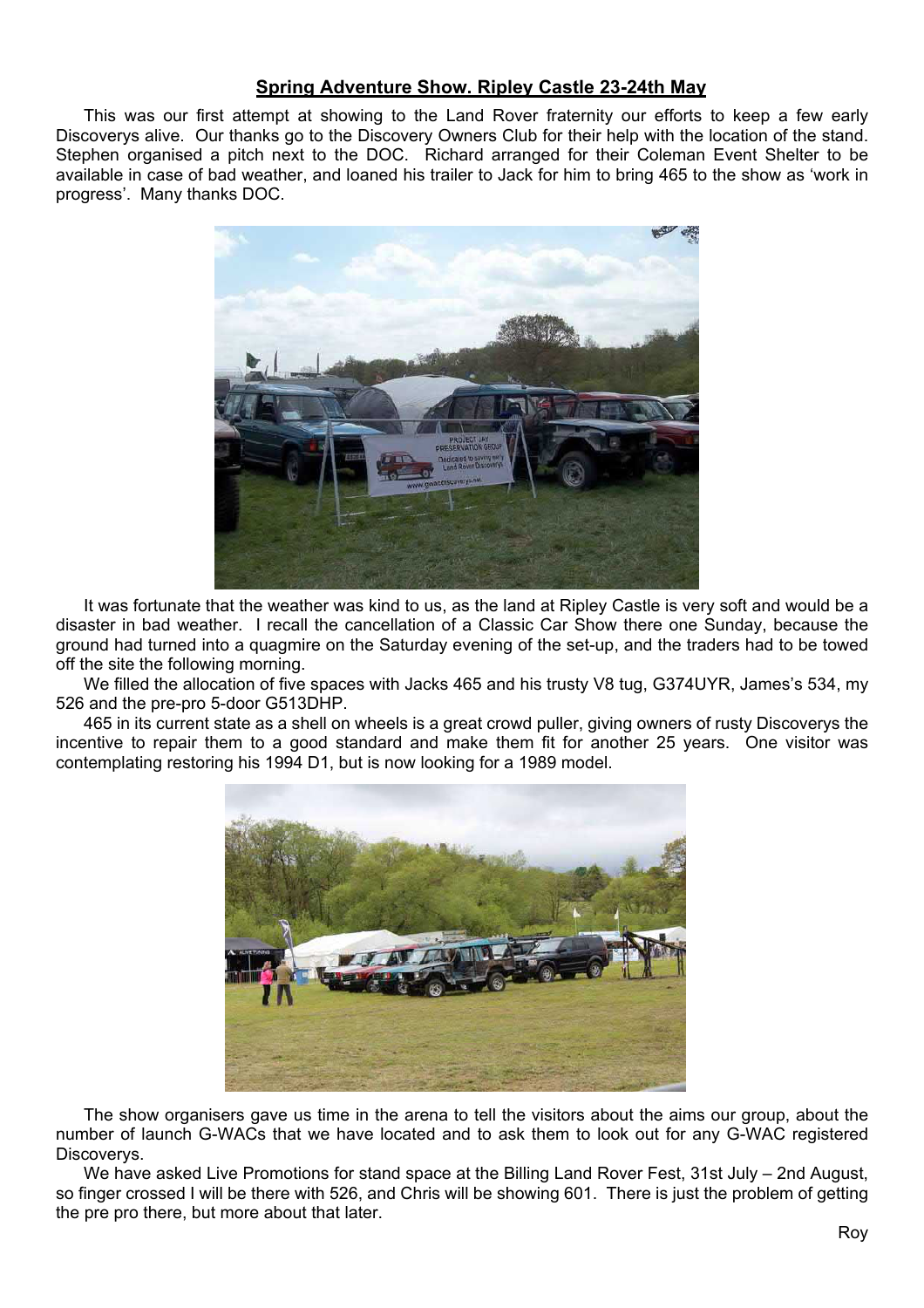# **Forthcoming events**

13-14th June. The Dunsfold Collection Open Weekend. Springbox Estate, Dunsfold, Surrey. GU6 8EX 20-21st June. Malvern Land Rover Show.Three Counties Showground, Worcestershire, WR13 6NW 27-28th June. Heritage Weekend at Gaydon

5th July. Classics in Corbridge. Corbridge. Northumberland. NE45 5AY 12th July. Lakeland Historic Vehicle Show. Hutton-in-the- Forest, Penrith. CA11 9ST 31st July–2nd August. Billing Land Rover Fest. Great Billing. Northamptonshire. NN3 9DA.

We hope to book stand space for this show.

16th August. Raby Castle Classic Vehicle Show. Staindrop. Co Durham. DL2 3AH

30th August. Ripon Autumn Classic Car Show. Ripon Racecourse. Ripon. North Yorkshire. HG4 1UG

19-20th September.

 Land Rover Show 2015. East of England Showground. Peterborough. PE2 6XE. We hope to book stand space for this show.

# **G375YBE**

An update for the above. I have written to Land Rover to confirm the origins of the vehicle and asked why it was registered without "Discovery" in the type box on the 01.01.89. The only information that they have for me is that the vehicle was dispatched on 17.07.89, so I've sent off for the DVLA information so I'll let you know the response.

I have found a 3-door shell in the correct colour, which needs minimal restoration, so if anyone needs a blue one I have one spare!

Just to add more mystery, I just received an email from Motor Heritage Museum who have now informed me that the original colour was Ivory and it went to Land Rover Limited. This means that somewhere along the lines it got changed from LHD and white to RHD and red!

I'm planning on restoring it later this summer, but what to restore it to, RHD or LHD? I will document the re-build for the Notes, but I will probably have to sell it once finished to pay for a house extension.

Ashley

# **Progress with 457**

I have pushed on with '457' recently and have nearly finished all the welding on the near side,



so will turn her around and start the off side soon. Julian

## **PETER JAMES** INSURANCE.

772, Hagley Road West, Oldbury, West Midlands. B68 0PJ. Telephone: 0121 506 6040. www.peterjamesinsurance.co.uk



# **An email from Dr. Diether Hofmann**

*In my shelf there is a new rear silencer & tailpipe NTC7119 for an early Discovery 11/1989 – 09/90, which I can not fit on my own discovery (1992), because it is not suitable for. To whom could I make a present of this replacement part for the shipping costs only? Replies would be very appreciated to dr.diether.hofmann@t-online.de Kind regards, Dr. Diether Hofmann, D 84056 Rottenburg, Germany).*

# **The pre pros 5-doors, G226EAC and G513DHP**

Graham and I are currently the custodians of the two cars, and it was always our intention for the Group to have them on the road for the show season.

226 is with Graham in Tamworth, a LHD V8i, it is complete and a good runner. 513 is with me, a RHD V8i and is also a good runner but there are a few jobs to do to make her complete.

We are both finding it increasingly difficult to transport them both to the shows, together with our own cars, and are therefore looking for more 'sponsors' to look after them.

If you would like to join us, please get in touch with me so that we can discuss the details. Subject to your acceptance by our insurance company, you would be added to the policy, which currently has four named drivers. We would expect the cars to be securely garaged when not in use..